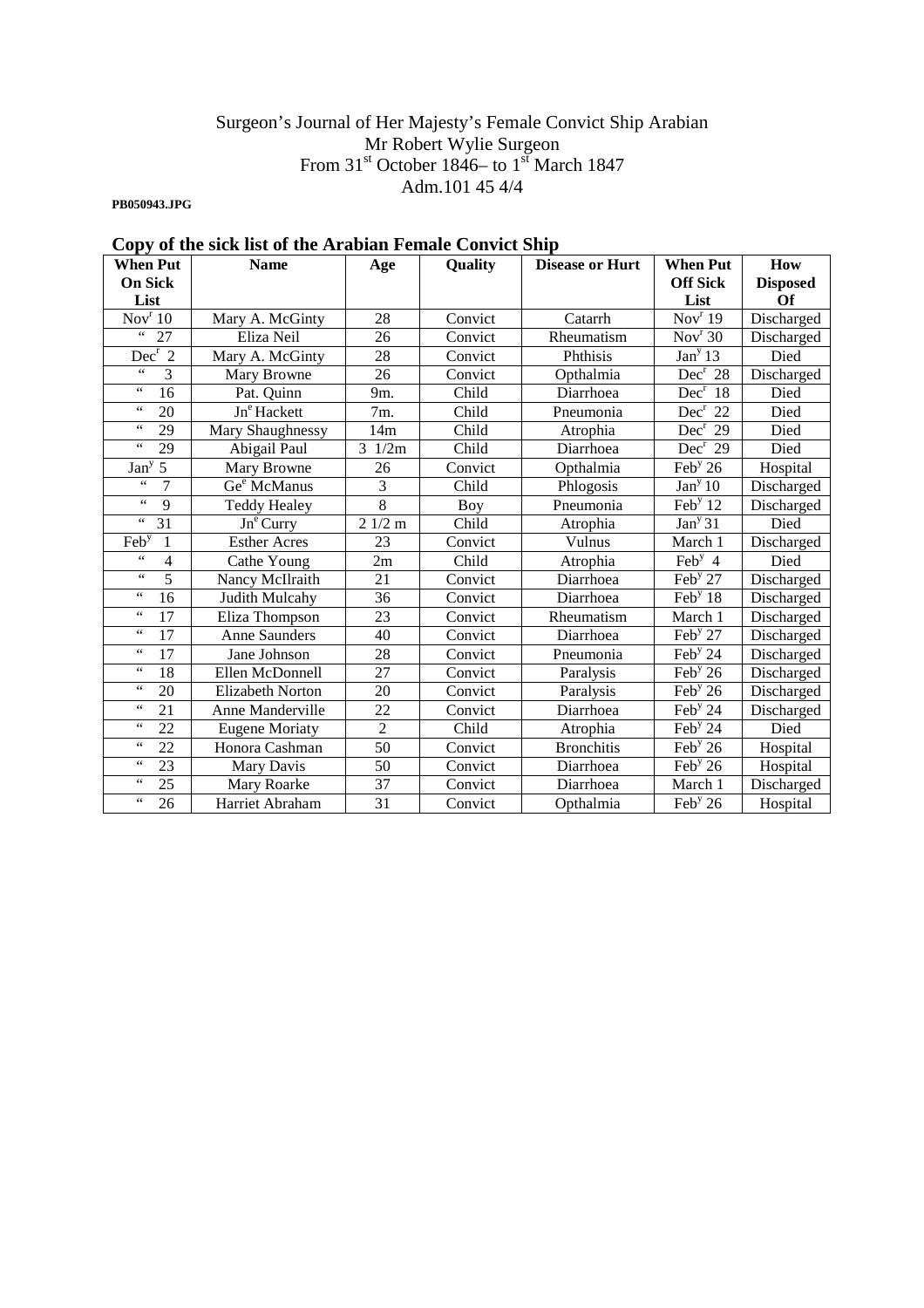# **Medical and Surgical Journal of Her Majesty's Convict Ship Arabian between the 31st October 1846 and the 1st March 1847 during which time the said ship has been employed in a voyage from Kingstown to Hobart Town, Van Diemen's Land**

| PB050928.JPG                       |                   |                                                                                                           |                                                                                                                                                                                                                                                                                                                                                                                                                                                                                                                                                                                                                                                                                                                                                                                                                                                                                                                                                                                                                                                                                                                                                                                                                                                                                                                                                                                                                                                                       |
|------------------------------------|-------------------|-----------------------------------------------------------------------------------------------------------|-----------------------------------------------------------------------------------------------------------------------------------------------------------------------------------------------------------------------------------------------------------------------------------------------------------------------------------------------------------------------------------------------------------------------------------------------------------------------------------------------------------------------------------------------------------------------------------------------------------------------------------------------------------------------------------------------------------------------------------------------------------------------------------------------------------------------------------------------------------------------------------------------------------------------------------------------------------------------------------------------------------------------------------------------------------------------------------------------------------------------------------------------------------------------------------------------------------------------------------------------------------------------------------------------------------------------------------------------------------------------------------------------------------------------------------------------------------------------|
| <b>Nature of</b><br><b>Disease</b> | No.<br>of<br>Case | Men's Names, Ages,<br><b>Qualities, Time when</b><br>and where taken ill,<br>and how disposed of.         | The History, Symptoms, Treatment, and Daily<br>Progress of the Disease or Hurt.                                                                                                                                                                                                                                                                                                                                                                                                                                                                                                                                                                                                                                                                                                                                                                                                                                                                                                                                                                                                                                                                                                                                                                                                                                                                                                                                                                                       |
| Catarrah<br>PB050929.JPG           | $\mathbf{1}$      | Mary A. McGinty<br>aet. 28. Convict.<br>Kingstown Nov <sup>r</sup> 10 <sup>th</sup><br>1846<br>Discharged | Complains of slight cough, pains in the chest, general<br>malaise, and Diarrhoea. skin rather warm but moist,<br>tongue moist $\&$ a little tremulous, arrived yesterday from<br>Grange Gorman prison, says she was bled there with<br>little relief. Has been ailing several days but concealed<br>her malady that she might get to sea with her favourite<br>companion who is transported for the same offence. to<br>take pectoral medicine, composed of Tinct: digit: & ant:<br>Tart: & an opiate at bedtime.<br>Nov $^r 11^{\text{th}}$<br>feels & appears much better, no medicine<br>12<br>not so well today, complains chiefly of Diarrhoea -<br>Sumat. Tinct: opii g <sup>t</sup> . xxx.<br>13<br>the opiate relieved the purging, she now complains of<br>slight cough & general malaise. Pectoral medicine twice<br>a day.-<br>Nov $^r$ 14 <sup>th</sup><br>The medicine produced sickness of stomach $\&$ she felt<br>relieved by it. But is not so well to day $\&$ complains of<br>purging – Sumat. Tinct: opii: zfs. Tinct: Cinam: c; zi aq<br>$ziij$ – ft haustis.<br>15<br>better to day, has slight heat of skin, tongue clean, pulse<br>rather quick, belly still loose, complains of thirst, to have<br>lemonade for drink & an opiate h.s.<br>16<br>no pyrexia to day, tongue clean & skin cool, complains<br>of cough. pectoral medicine.<br>17<br>continues better, bowels nearly well, no medicine<br>19<br>Discharged from the list as well. |
| Phthisis                           | 2                 | Mary A. McGinty<br>aet. 28 Convict<br>Dec <sup>r</sup> 2 <sup>nd</sup> at Sea                             | Was discharged from the sick list on the 19 <sup>th</sup> Inst. having<br>been on a week for pectoral $&$ bowel complaint – she<br>now complains of cough & pain in her left side, says she<br>has had a cough $\&$ spit since she was in prison, where<br>she was bled & blistered for the pain in her side. Her<br>bowels are now quite regular, she is considerably<br>emaciated, pulse quick & small, breathing hurried, skin<br>rather hot but moist, tongue natural, slight thirst. Rx.<br>Tinct: digit: $g^t x$ . ant: $g^r 1/8$ . aq. zij -ft haust. Sumendus<br>mane et vespere. appl. vesicat. ad latus dolores. to have<br>lemonade for drink & get arrowroot etc. etc.<br>$Dec^r 3^{rd}$<br>Blister vesicated with some relief to the side, otherwise<br>the same. con: haustis.                                                                                                                                                                                                                                                                                                                                                                                                                                                                                                                                                                                                                                                                          |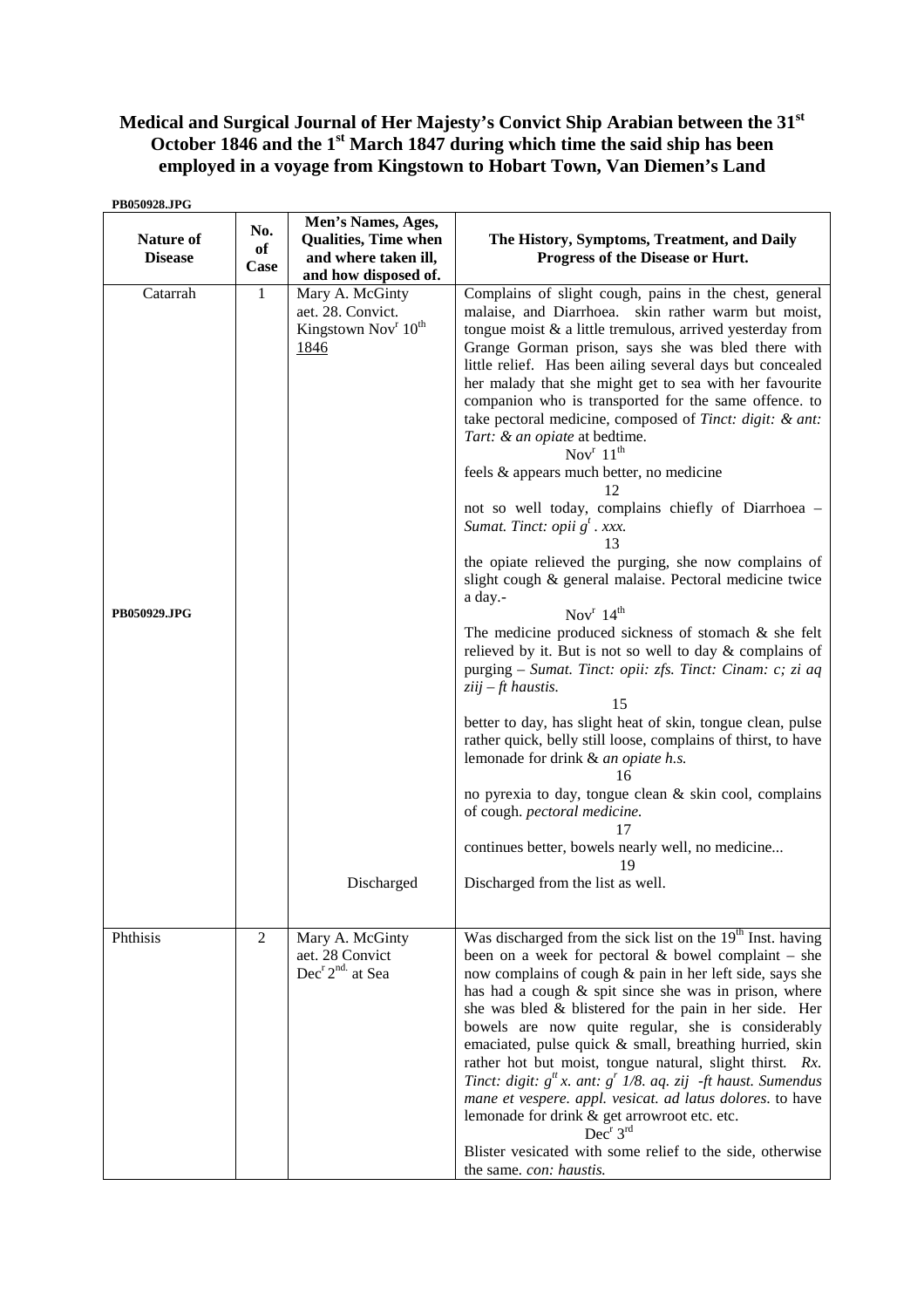| Phthisis     | $\overline{2}$ | Mary A. McGinty                         | Dec <sup>r</sup> 4 <sup>th</sup>                                                                                                                                                         |
|--------------|----------------|-----------------------------------------|------------------------------------------------------------------------------------------------------------------------------------------------------------------------------------------|
|              |                | aet. 28 Convict                         | feels better to day & says she has no pain of side, the                                                                                                                                  |
|              |                | Dec <sup>r</sup> 2 <sup>nd</sup> at Sea | heat of skin $\&$ quickness of pulse are diminished $-$                                                                                                                                  |
|              |                |                                         | continue pectoral draughts.                                                                                                                                                              |
|              |                |                                         |                                                                                                                                                                                          |
|              |                |                                         | continues better, continue medicine, lemonade etc.                                                                                                                                       |
|              |                |                                         | much the same, belly costive, <i>Hyd: chloride:</i> $g^t$ <i>iv. ext'.</i>                                                                                                               |
|              |                |                                         | Colocynth: C; $g^t$ vj in pill: ij. continue pectoral                                                                                                                                    |
|              |                |                                         | medicine.                                                                                                                                                                                |
|              |                |                                         |                                                                                                                                                                                          |
|              |                |                                         | rather better, cathartic operated freely, omit the pectoral<br>medicine & take bitters, port wine, cordials etc. etc.                                                                    |
|              |                |                                         | feels better & was on deck to day for a short time,<br>continue wine, bitters, etc. etc.<br>10                                                                                           |
| PB050930.JPG |                |                                         | cough better, belly relaxed, cont: wine & bitters<br>12                                                                                                                                  |
|              |                |                                         | Bowels more regular, cough $\&$ spit diminished $\&$ she<br>appears altogether better. continue the Infusion of<br>gentian root & orange peel, wine cordials etc. etc.<br>14             |
|              |                |                                         | belly is now regular & cough continues better, but there<br>is great prostration of strength from previous debility $\&$<br>heat of weather. continue wine, Bitters & nourishment.<br>16 |
|              |                |                                         | much the same, continue medicine etc. belly relaxed.                                                                                                                                     |
|              |                |                                         | Sumat Tinct: catechu. zi in aq: font: zij: hora somnia<br>17                                                                                                                             |
|              |                |                                         | Had 4 alvine dejections in the night $\&$ says she passes<br>blood. Sumat. Tinct: opii: zfs in aq. menth: $ppt$ zij p?<br>haustis.                                                       |
|              |                |                                         | 18                                                                                                                                                                                       |
|              |                |                                         | no dejections since she took the draught, complains of<br>debility. no medicine.                                                                                                         |
|              |                |                                         | 19                                                                                                                                                                                       |
|              |                |                                         | cough is worse to day. belly relaxed Rx: Tinct: digit:                                                                                                                                   |
|              |                |                                         | Tinct: opii: $\underline{aa} g^t x$ ant: Tart: $gr$ 1/6 $aq$ : $z$ ij ft. haust: to                                                                                                      |
|              |                |                                         | be taken at noon & an opiate at bedtime.<br>Dec <sup>r</sup> 20 <sup>th</sup>                                                                                                            |
|              |                |                                         | Bowels better, cough more urgent & little expectoration,                                                                                                                                 |
|              |                |                                         | complains of pain under the sternum & difficult                                                                                                                                          |
|              |                |                                         | respiration – to take the draught as yesterday, morning $\&$                                                                                                                             |
|              |                |                                         | evening & apply a blister to the sternum.<br>21                                                                                                                                          |
|              |                |                                         | Blister vesicated with little relief, had a bad night,                                                                                                                                   |
|              |                |                                         | complains of $H^d$ -ach. took her morning draught & had                                                                                                                                  |
|              |                |                                         | her head bathed with vinegar & water, but begged not to                                                                                                                                  |
|              |                |                                         | be obliged to take the draught in the evening as it<br>produced nausea etc.                                                                                                              |
|              |                |                                         | 22                                                                                                                                                                                       |
|              |                |                                         | Had a restless night, cough severe & stomach irritable,                                                                                                                                  |
|              |                |                                         | omit: the pectoral draughts & take a little port wine                                                                                                                                    |
|              |                |                                         | negus. -Vespere- threw up the negus, belly griped with                                                                                                                                   |
|              |                |                                         | tenemus, $Hd$ ach gone. complains of severe stomach                                                                                                                                      |
|              |                |                                         | ache, for which she took a draught of peppermint water                                                                                                                                   |
|              |                |                                         | with relief – an opiate at bedtime.                                                                                                                                                      |
|              |                |                                         |                                                                                                                                                                                          |
|              |                |                                         |                                                                                                                                                                                          |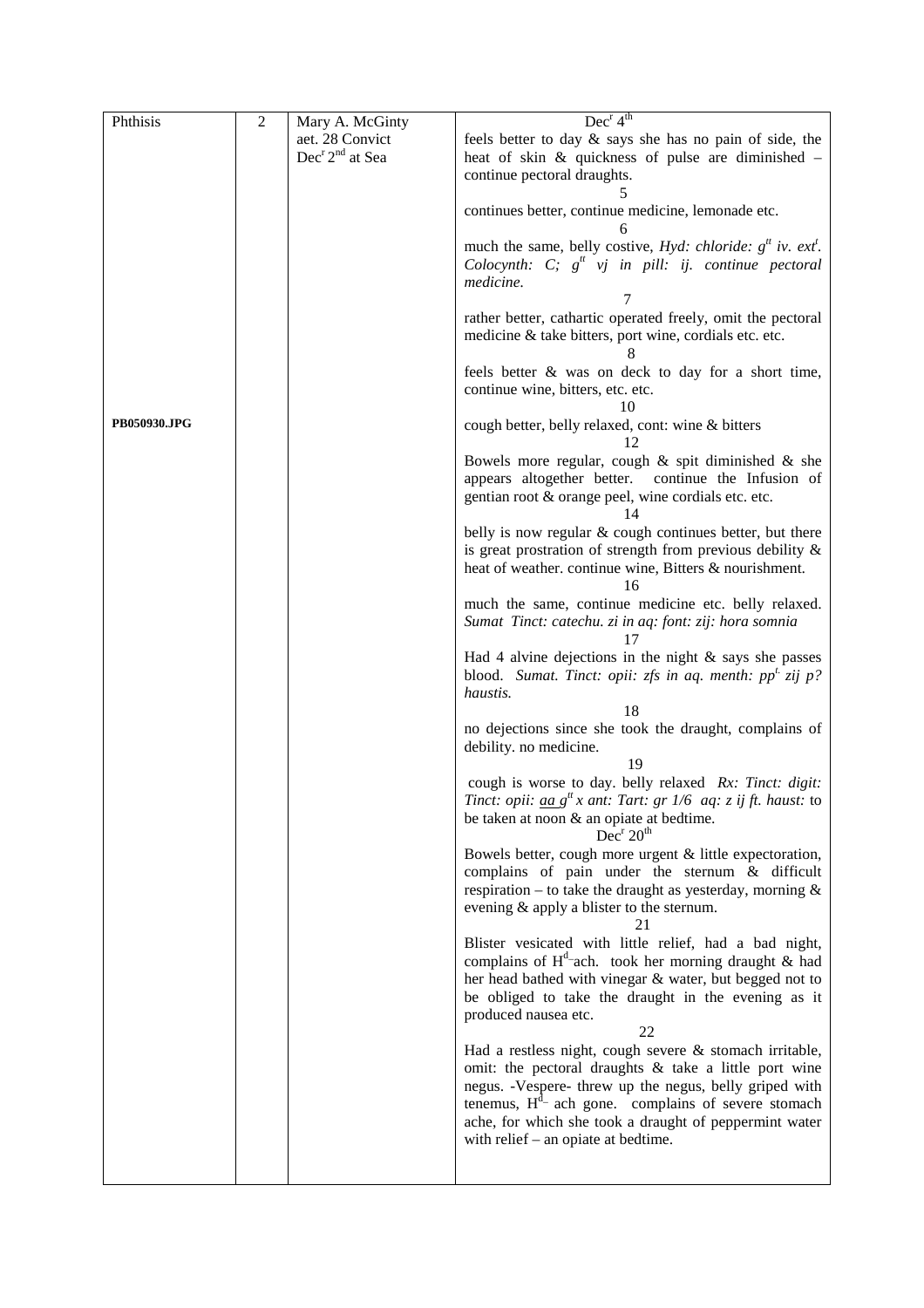| Phthisis     | $\mathfrak{2}$ | Mary A. McGinty                         | 23                                                                                         |
|--------------|----------------|-----------------------------------------|--------------------------------------------------------------------------------------------|
|              |                | aet. 28 Convict                         | had a quiet night & feels better to day no medicine                                        |
| PB050931.JPG |                | Dec <sup>r</sup> 2 <sup>nd</sup> at Sea | Dec <sup>r</sup> 24 <sup>th</sup>                                                          |
|              |                |                                         | feels better, belly relaxed, an opiate, hora somni<br>Dec <sup>r</sup> 25 <sup>th</sup>    |
|              |                |                                         | belly still relaxed 4 or 5 times a day, port wine,                                         |
|              |                |                                         | arrowroot etc etc etc an opiate at bedtime -<br>26                                         |
|              |                |                                         | cough less urgent & feels better, bowels better, repeat the                                |
|              |                |                                         | opiate at bedtime -<br>27                                                                  |
|              |                |                                         | much the same, but still repeated calls to stool but passes                                |
|              |                |                                         | little. Sumat. ol. ricini zfs.<br>28                                                       |
|              |                |                                         | medicine operated frequently $\&$ freely $\&$ has left her                                 |
|              |                |                                         | easier, but very weak. opiate h.s.<br>29                                                   |
|              |                |                                         | is worse today, has great thirst $&$ drinks a large quantity                               |
|              |                |                                         | of water which produces alvine evacuations $\&$ the cough                                  |
|              |                |                                         | is severe – Sumat: Tinct: Catechu: zi in aq: font: ziv<br>30                               |
|              |                |                                         | Medicine sickened her stomach $\&$ she threw of part of it                                 |
|              |                |                                         | & seemed to be dying, but she is better to day, bowels                                     |
|              |                |                                         | better, no medicine                                                                        |
|              |                |                                         | 31<br>Had a bad night & was purged frequently, probably from                               |
|              |                |                                         | drinking a quantity of cream of tartar water yesterday -                                   |
|              |                |                                         | took zfs of Tinct: catechu: this morning, which has given                                  |
|              |                |                                         | ease during the day. complains of cough & want of                                          |
|              |                |                                         | sleep. opiate h.s.                                                                         |
|              |                |                                         | $Jany$ 1.47                                                                                |
|              |                |                                         | bowels better, very low, nourishment, & an opiate h.s.                                     |
|              |                |                                         | rather easier $\&$ in better spirits, same treatment                                       |
|              |                |                                         | gradually sinking, bowels very much relaxed unless                                         |
|              |                |                                         | restrained by medicine. <i>opiate h.s.</i><br>4                                            |
|              |                |                                         | very low. belly relaxed, Singultus. continue nourishment,                                  |
|              |                |                                         | cordials & an opiate at bedtime.                                                           |
|              |                |                                         | has taken no medicine today, belly still relaxed. is now                                   |
|              |                |                                         | speechless -9.p.m. the same to take an opiate.                                             |
|              |                |                                         | has recovered her speech today, after 24 hours loss of it -                                |
|              |                |                                         | belly still relaxed, to take the zfs. Tinct: catech: in a little                           |
|              |                |                                         | port wine.                                                                                 |
|              |                |                                         | 7                                                                                          |
|              |                |                                         | took no opiate last night & had 7 or 8 alvine dejections,                                  |
|              |                |                                         | took one this morning which has given ease all day-                                        |
|              |                |                                         | takes very little nourishment: cough occasionally<br>troublesome, an opiate at bedtime.    |
|              |                |                                         |                                                                                            |
|              |                |                                         | cough not so frequent. 30 $gtt$ of laudanum morning &                                      |
|              |                |                                         | evening to retain the purging, is more cheerful today $\&$                                 |
|              |                |                                         | sitting up in bed combing her hair,                                                        |
| PB050932.JPG |                |                                         |                                                                                            |
|              |                |                                         | is very low to day tho her bowels are better, Singultus.<br>cordials & an opiate, vespere. |
|              |                |                                         |                                                                                            |
|              |                |                                         |                                                                                            |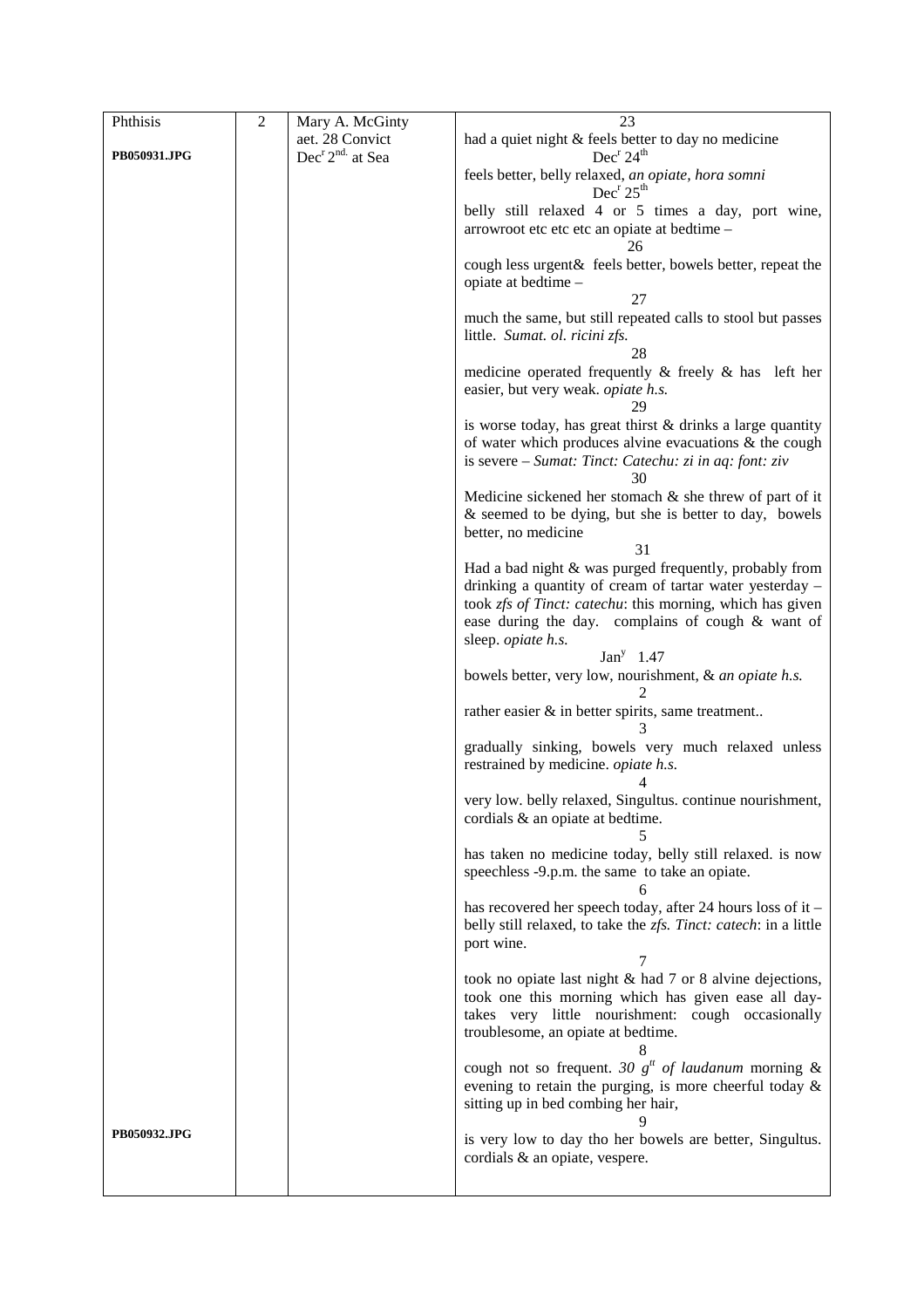| Phthisis     | $\sqrt{2}$     | Mary A. McGinty                          | Jan <sup>y</sup> 10                                                |
|--------------|----------------|------------------------------------------|--------------------------------------------------------------------|
|              |                | aet. 28 Convict                          | still the same, same treatment.                                    |
|              |                | Dec <sup>r</sup> 2 <sup>nd</sup> at Sea  | 11                                                                 |
|              |                |                                          | little alteration, cordials & opiate                               |
|              |                |                                          |                                                                    |
|              |                |                                          | cough diminished, very weak, seems to be kept alive by             |
|              |                |                                          | wine & laudanum.                                                   |
|              |                |                                          | 13                                                                 |
|              |                | Died                                     | gradually sank & at 10 a.m.expired                                 |
|              |                |                                          |                                                                    |
|              |                |                                          |                                                                    |
| Diarrhoea    | 3              | Patrick Quinn                            | Has been ailing for the last month with a bowel                    |
|              |                | aet: 9 months.                           | complaint which has baffled all the means employed to              |
|              |                | child of Jane Byrne a                    | check it, $\&$ the child is now very much attenuated $-$ to        |
|              |                | Convict                                  | take a few drops of laudanum with some tincture of                 |
|              |                | Dec <sup>r</sup> 16                      | catechu in peppermint water, occasionally, & arrowroot             |
|              |                | at Sea                                   | flavoured with wine & sugar as nourishment.                        |
|              |                |                                          | bowels not so loose, but He is now so weak that He is              |
|              |                |                                          | not able to suck. continue the same treatment.                     |
|              |                |                                          | 18                                                                 |
|              |                |                                          | gradually sank & at 10 a.m. expired. the heat of the               |
|              |                | Died                                     | weather against him.                                               |
| Pneumonia    | $\overline{4}$ | Jn <sup>e</sup> Hackett                  | has been ailing for 3 or 4 days, with slight heat of skin &        |
|              |                | aet: 7 months.                           | bowel complaint, for which it took some astringent                 |
|              |                | child of Ellen Hyland                    | medicine _ yesterday evening it became much worse,                 |
|              |                | Convict.                                 | pulse quick $\&$ hurried $\&$ oppressed respiration – refused      |
|              |                | Dec <sup>r</sup> 20 <sup>th</sup> at Sea | to suck, belly was regular, slight heat of skin - took some        |
|              |                |                                          | pectoral medicine $\&$ a blister was applied to the sternum,       |
|              |                |                                          | which vesicated without relief as it appears this morning          |
|              |                |                                          | to be dying – continue pectoral medicine $&$ drink.                |
|              |                |                                          | 21                                                                 |
|              |                |                                          | seems rather better today but the respiration is still             |
|              |                |                                          | hurried & skin hot. belly regular - Cont: pectoral                 |
|              |                |                                          | medicine.                                                          |
|              |                | Died                                     | 22<br>at 5 a.m. departed this life.                                |
|              |                |                                          |                                                                    |
| Atrophia     | 5              | Mary Shaughenssy                         | was the youngest of three small delicate children & had            |
|              |                | aet: 14 months.                          | been ailing ever since she came on board, & the mother             |
|              |                | child of Mary Browne                     | being ill first with sea sickness $\&$ then with inflamed          |
|              |                | Convict.                                 | eyes could not pay her proper attention.<br>She got                |
|              |                | Dec <sup>r</sup> 29 at Sea               | medicine occasionally, chiefly for bowel complaints,               |
|              |                |                                          | wine, arrowroot, preserved meats, tea etc etc etc but she          |
| PB050933.JPG |                | Died                                     | gradually sunk & at 5 this morning, Died                           |
| Diarrhoea    | 6              | Abigail Paul                             | Had been unwell for about a week with diarrhoea for                |
|              |                | aet: $3\frac{1}{2}$ months.              | which it took opiates $\&$ astringents, but the mother             |
|              |                | child of Mary McMagh                     | having little breast milk, together with the heat of the           |
|              |                | Convict.                                 | Tropics, which the young children do not seem to bear              |
|              |                | Dec <sup>r</sup> 29 <sup>th</sup> at Sea | well it gradually sunk & died at 6 a.m.                            |
|              |                | Died                                     |                                                                    |
| Opthalmia    | $\tau$         | Mary Browne                              | Was discharged from the list on the 28 <sup>th</sup> ultimo having |
|              |                | aet: 26. Convict                         | been on nearly a month with inflamed eyes, Her eyes                |
|              |                | Jany 5. at Sea.                          | were then nearly well but they have become worse again,            |
|              |                |                                          | the conjunctiva greatly injected(sic), Health is otherwise         |
|              |                |                                          | pretty good. a blister to be applied to each temple.-              |
|              |                |                                          |                                                                    |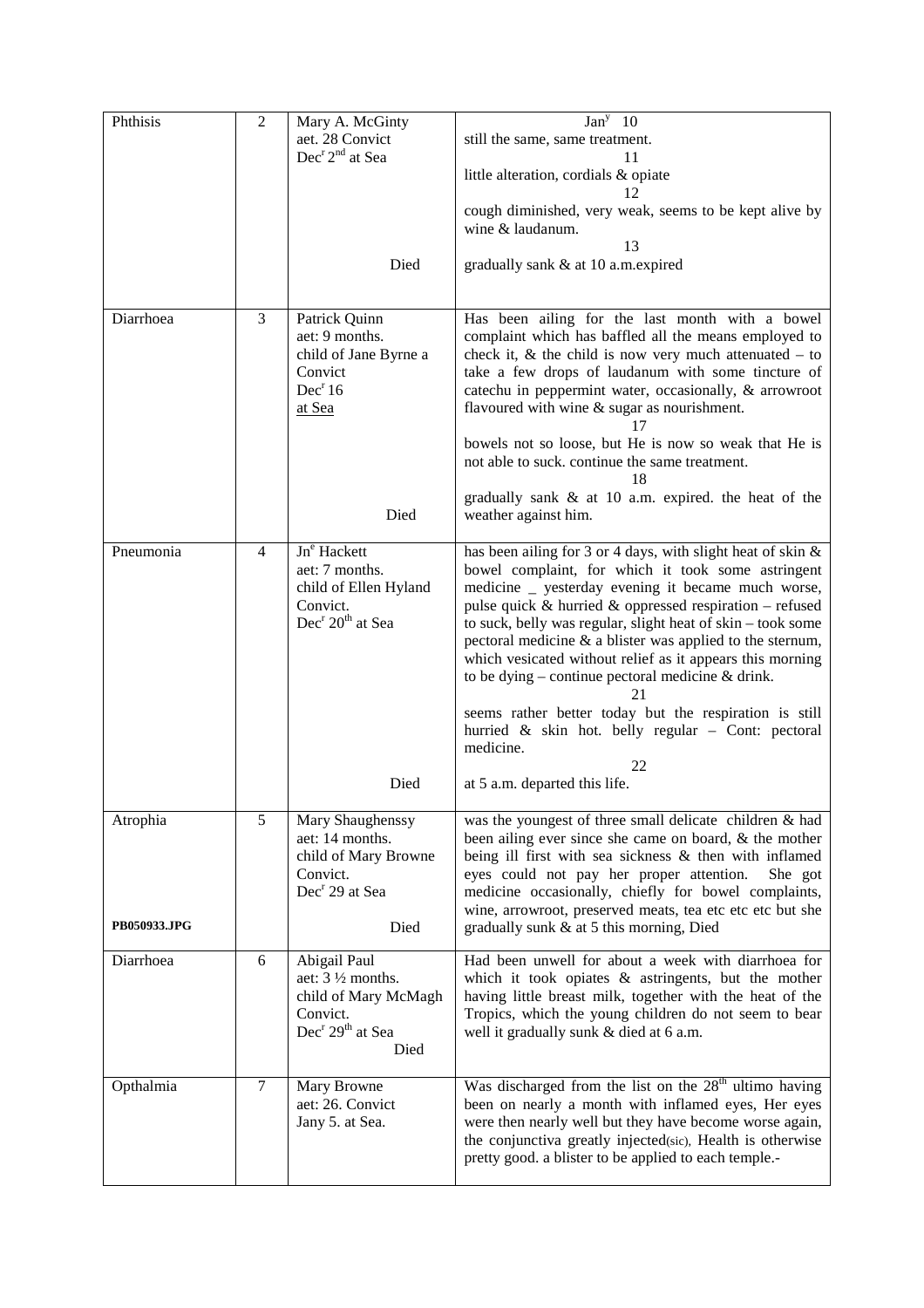| Opthalmia    | 7 | Mary Browne                 | 6                                                             |
|--------------|---|-----------------------------|---------------------------------------------------------------|
|              |   | aet: 26. Convict            | Blisters have vesicated with relief, a weak solution of       |
|              |   | Jan <sup>y</sup> 5. at Sea. | nitrate of silver to be applied to the eyes, morning $\&$     |
|              |   |                             |                                                               |
|              |   |                             | evening $-$                                                   |
|              |   |                             |                                                               |
|              |   |                             | eyes worse to day, inflammation increased & lids              |
|              |   |                             | tumified, (sic) omit the nitrate of silver, Sumat. mag:       |
|              |   |                             | sulphas: $zi$ , interior of the lids to be scarified & eyes   |
|              |   |                             | formented, in the evening the interior of the lids to be      |
|              |   |                             | touched with sulphas cu?i, eyes the same, salts procured      |
|              |   |                             | 2 or 3 alvine dejections. omit the bluestone, apply           |
|              |   |                             | gaulard wash to the eyes & take a solution of Tartarised      |
|              |   |                             | antimony 3 or 4 times a day ad nauseum $-$ & apply a          |
|              |   |                             | blister to the nape of the neck.                              |
|              |   |                             |                                                               |
|              |   |                             | Blister vesicated with little relief, continue cold wash &    |
|              |   |                             | ant: tart-:                                                   |
|              |   |                             | 10                                                            |
|              |   |                             | inflamation abated, complains of want of sleep. continue      |
|              |   |                             | the same & take <i>ext:</i> Hyoscynamus $g^{tt}$ iij. h.s.    |
|              |   |                             | 11                                                            |
|              |   |                             |                                                               |
|              |   |                             | pill procured sleep $&$ eyes are better – no medicine, but    |
|              |   |                             | the pill at bedtime.                                          |
|              |   |                             | 12                                                            |
|              |   |                             | continues to improve, no medicine                             |
|              |   |                             | 14                                                            |
|              |   |                             | eyes are mending slowly – no medicine                         |
|              |   |                             | 15                                                            |
|              |   |                             | continues to mend slowly, eyes are to be washed every         |
|              |   |                             | morning in salt water.-                                       |
|              |   |                             | 17                                                            |
|              |   |                             | eyes improving, continue salt water                           |
|              |   |                             | 18                                                            |
|              |   |                             | eyes not so well to day in consequence of her being           |
|              |   |                             | awake the greater part of the night with her sick child,      |
|              |   |                             | continue the salt water.-                                     |
| PB050934.JPG |   |                             | 21                                                            |
|              |   |                             | eyes improving slowly, continue s. water.                     |
|              |   |                             | 23                                                            |
|              |   |                             | eyes rather better, continue salt water                       |
|              |   |                             |                                                               |
|              |   |                             | eyes sometimes better & sometimes worse, no treatment         |
|              |   |                             | but the salt water. I doubt whether she applies it.           |
|              |   |                             | 27                                                            |
|              |   |                             | eyes the same says the salt water smarts severely &           |
|              |   |                             | inflames them. omit it $\&$ use cold fresh water $\&$ apply a |
|              |   |                             | blister to the nape of the neck.                              |
|              |   |                             | 28                                                            |
|              |   |                             | Blister vesicated & eyes rather better, continue cold         |
|              |   |                             | water.                                                        |
|              |   |                             | 29                                                            |
|              |   |                             | eyes rather better, a weak solution of Zinc: Sulph: to be     |
|              |   |                             | applied to them morning $&$ evening.--                        |
|              |   |                             | 30                                                            |
|              |   |                             | eyes the same, sumat mag: sulph: $zi - et cont$ : solut:      |
|              |   |                             | sulph: zinc:                                                  |
|              |   |                             | $\text{Feb}^{\text{y}}1$                                      |
|              |   |                             | salts operated eyes much the same continue the sulphate       |
|              |   |                             | of zinc.-                                                     |
|              |   |                             |                                                               |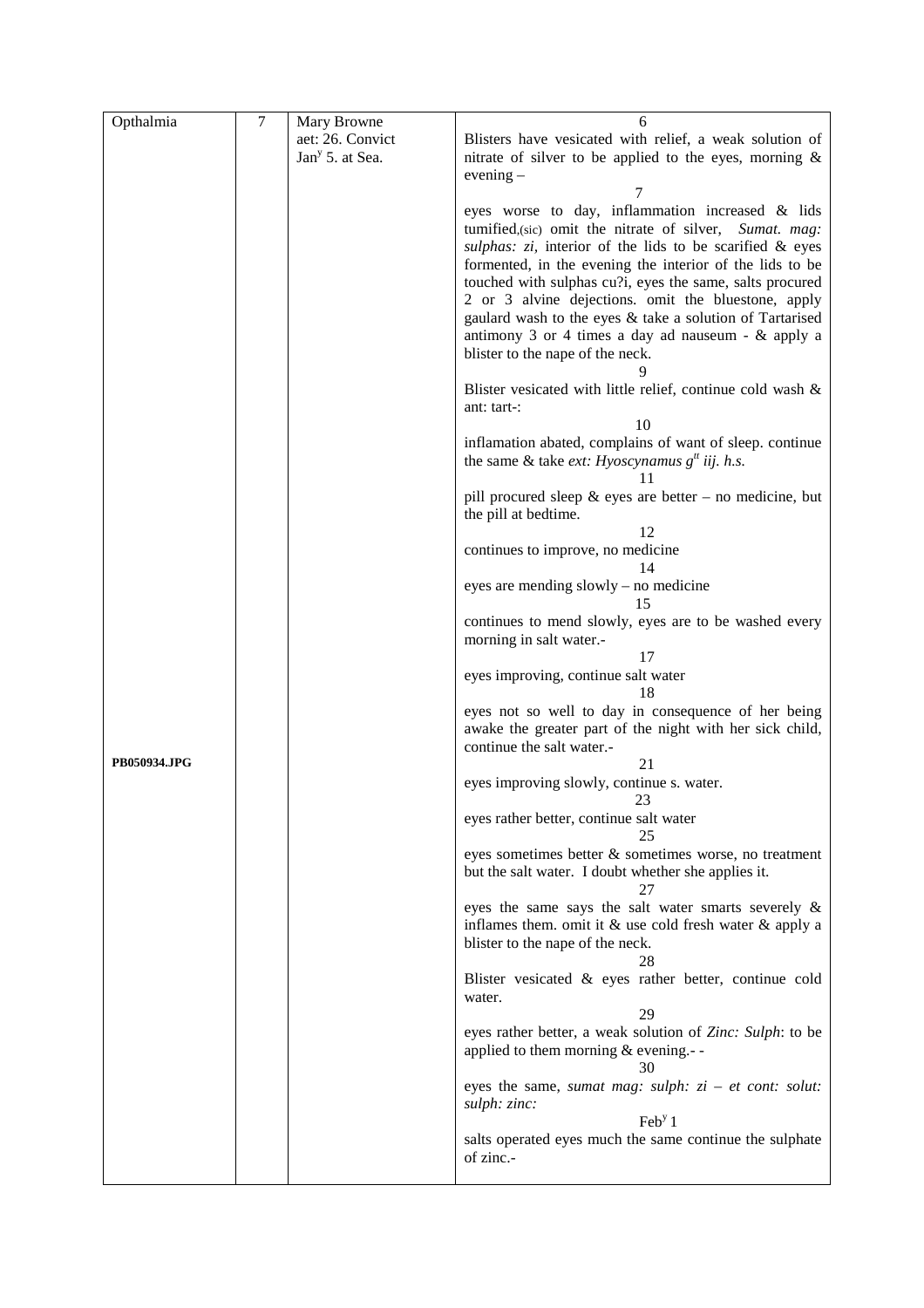| Ophthalmia   | $\tau$  | Mary Browne                       | $\mathfrak{D}$                                                          |
|--------------|---------|-----------------------------------|-------------------------------------------------------------------------|
|              |         | aet: 26. Convict                  | eyes rather better, omit all applications                               |
|              |         | Jany 5. at Sea.                   |                                                                         |
|              |         |                                   | eyes much the same, they itch greatly at times & the lids               |
|              |         |                                   | adhere in the morning. the torsis to be touched morning                 |
|              |         |                                   | & evening with diluted ung: Hyd: nit:-                                  |
|              |         |                                   |                                                                         |
|              |         |                                   |                                                                         |
|              |         |                                   | rather better. continue ointment.                                       |
|              |         |                                   | 8                                                                       |
|              |         |                                   | eyes continue to improve, persist.                                      |
|              |         |                                   | 10                                                                      |
|              |         |                                   | eyes improving slowly – <i>cont: ung:</i>                               |
|              |         |                                   | 12                                                                      |
|              |         |                                   | eyes continue to improve. cont: ung:                                    |
|              |         |                                   | 14                                                                      |
|              |         |                                   | eyes mending slowly – persevere.                                        |
|              |         |                                   | 18                                                                      |
|              |         |                                   |                                                                         |
|              |         |                                   | eyes improving very slowly, omit the ointment & apply a                 |
|              |         |                                   | blister to each temple $- - -$                                          |
|              |         |                                   | 19                                                                      |
|              |         |                                   | blisters vesicated $\&$ the eyes are rather better. ---                 |
|              |         |                                   | 21                                                                      |
|              |         |                                   | eyes improving slowly-                                                  |
|              |         |                                   | 23                                                                      |
|              |         |                                   | eyes improving slowly - no medicine                                     |
|              |         |                                   | 24                                                                      |
|              |         |                                   | eyes are today as bad as ever, apply cold wash & a                      |
|              |         |                                   | shade.                                                                  |
|              |         |                                   | 26                                                                      |
|              |         |                                   |                                                                         |
|              |         | Hospital                          | much the same -. Hospital -                                             |
|              |         |                                   |                                                                         |
| PB050935.JPG |         |                                   |                                                                         |
|              |         |                                   |                                                                         |
| Phlogosis    | $\,8\,$ | George McManus                    | Received a hurt in Grange Gorman prison 5 or 6 months                   |
|              |         | aet: 3 years.                     | ago, by which his spine was injured $\&$ there is                       |
|              |         | Child of Marg <sup>t</sup>        | considerable curvature in the basic? & protrusion                       |
|              |         | McManus.                          | backwards of the $2^{nd}$ - $3^{rd}$ & $4^{th}$ dorsal vertebrae. belly |
|              |         | Convict Jan <sup>y</sup> 7 at Sea | relaxed & He is considerably emaciated. He is put on the                |
|              |         |                                   | sick list today for a large abcess(sic) that was discovered             |
|              |         |                                   | 3 days ago in the left axilla, it has been paultised for the            |
|              |         |                                   | last $2$ days $\&$ to day it was opened, when a large quantity          |
|              |         |                                   | of healthy pus issued – continue cataplasm.                             |
|              |         |                                   |                                                                         |
|              |         |                                   |                                                                         |
|              |         |                                   | the abcess(sic) has discharged the greater part of its                  |
|              |         |                                   | contents & the child is greatly relieved, omit the poultice             |
|              |         |                                   | & apply simple dressing.                                                |
|              |         |                                   | 10                                                                      |
|              |         |                                   | Abcess is now healed $&$ He is in His usual Health -                    |
|              |         | Discharged                        | Discharged                                                              |
|              |         |                                   |                                                                         |
|              |         |                                   |                                                                         |
| Pneumonia    | 9       | Teddy Healy aet: 8                | Has been rather unwell for the last few days as a                       |
|              |         | years. Child of Honora            | consequence of getting wet, & today he is worse, skin                   |
|              |         | Cashman Convict. Jan <sup>y</sup> | hot, thirst, tongue clean, belly regular, pulse rather quick            |
|              |         | 9 <sup>th</sup> at Sea.           |                                                                         |
|              |         |                                   | & full, slight cough, complains of pain the right breast $-$            |
|              |         |                                   | a blister to be applied to the pained part – to take pectoral           |
|              |         |                                   | medicine, composed of Tinct: digit: & tartarised                        |
|              |         |                                   | antimony, & to drink cream of Tartar water - -                          |
|              |         |                                   | Jan <sup>y</sup> 10                                                     |
|              |         |                                   | Pectoral medicine, caused some sickness at stomach,                     |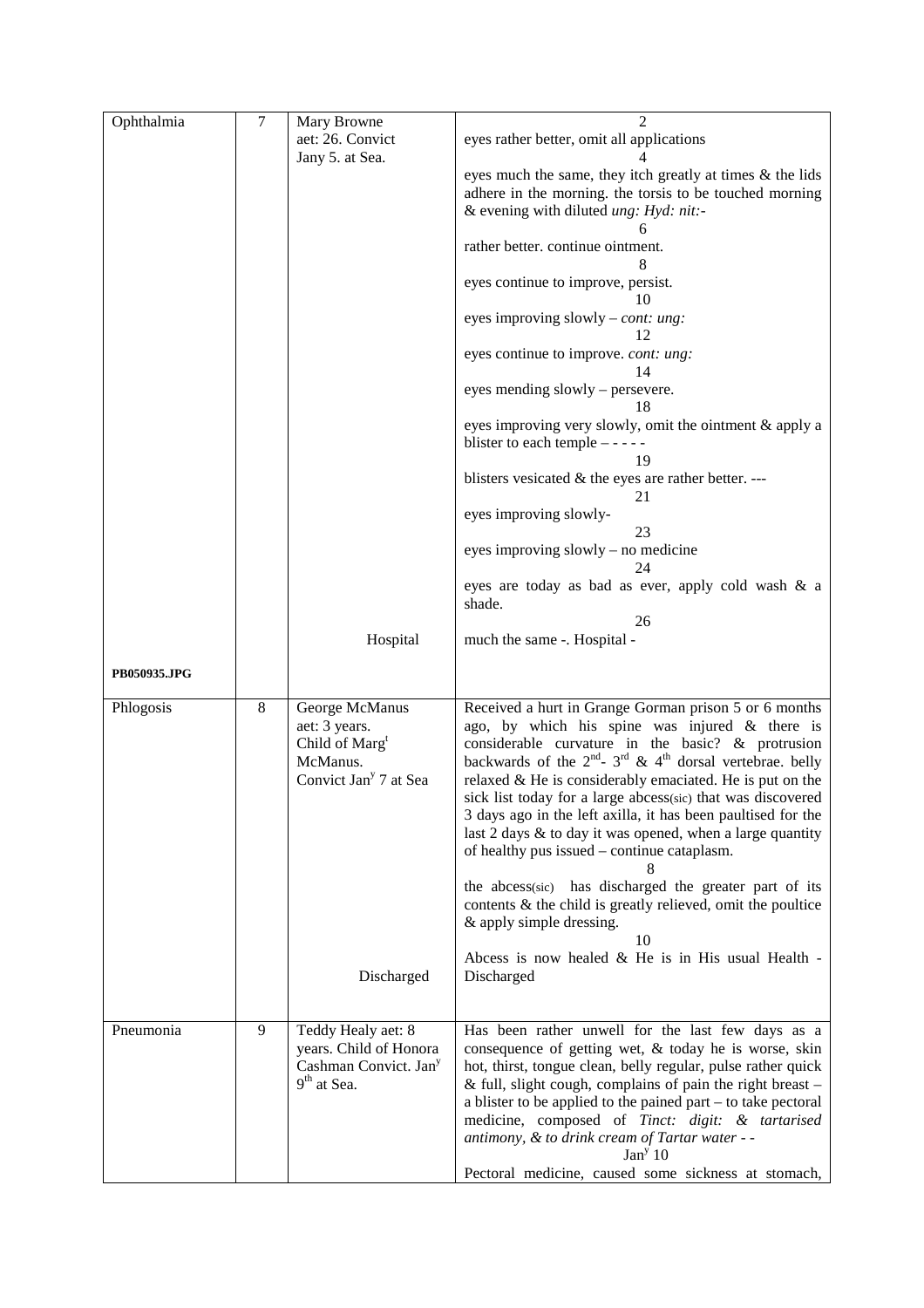| Pneumonia    | 9. | Teddy Healy aet: 8                                 | relaxation of bowels & perspiration with relief, blister                                                                                                                          |
|--------------|----|----------------------------------------------------|-----------------------------------------------------------------------------------------------------------------------------------------------------------------------------------|
|              |    | years. Child of Honora                             | vesicated, pain of breast much relieved, heat of skin                                                                                                                             |
|              |    | Cashman Convict. Jan <sup>y</sup><br>$9th$ at Sea. | diminished. repeat Pectoral medicine, bis in die                                                                                                                                  |
|              |    |                                                    | feels better, cough easier & expectorates more freely,                                                                                                                            |
|              |    |                                                    | skin natural, cont: pectoral medicine                                                                                                                                             |
|              |    |                                                    | 12                                                                                                                                                                                |
|              |    |                                                    | Says He has no pain but that of the blistered part. slight                                                                                                                        |
|              |    |                                                    | heat of skin, tongue clean, little thirst, bowels &<br>expectoration free, continue pectoral medicine bis in die.                                                                 |
|              |    |                                                    | 13                                                                                                                                                                                |
|              |    |                                                    | Has more heat of skin today & Diarrhoea cough rather                                                                                                                              |
|              |    |                                                    | better. is very dull & considerably emaciated. continue                                                                                                                           |
|              |    |                                                    | pectoral medicine bis in die & an opiate at bedtime<br>14                                                                                                                         |
|              |    |                                                    | Cough better. Diarrhoea & heat of skin continue – omit                                                                                                                            |
|              |    |                                                    | the pectoral medicine & the chalk mixture ter in die<br>15                                                                                                                        |
| PB050936.JPG |    |                                                    | Chalk mixture has checked the Diarrhoea but He was                                                                                                                                |
|              |    |                                                    | troubled with cough in the night. omit the chalk mixture                                                                                                                          |
|              |    |                                                    | & take a dose of the pectoral medicine $-$ vespere-there is<br>but little heat of skin, the Diarrhoea has returned & He                                                           |
|              |    |                                                    | will not take the chalk mixture $-$ to take a gram of                                                                                                                             |
|              |    |                                                    | opium-                                                                                                                                                                            |
|              |    |                                                    | 16                                                                                                                                                                                |
|              |    |                                                    | Had a quiet night, was dull all day & Diarrhoea has<br>returned, there is not much heat of skin, took the chalk                                                                   |
|              |    |                                                    | mixture this evening.                                                                                                                                                             |
|              |    |                                                    | 17                                                                                                                                                                                |
|              |    |                                                    | Belly still relaxed, to take chalk mixture, port wine negus                                                                                                                       |
|              |    |                                                    | & an opiate h.s.<br>18                                                                                                                                                            |
|              |    |                                                    |                                                                                                                                                                                   |
|              |    |                                                    | rather better today, omit the opiate $&$ continue chalk                                                                                                                           |
|              |    |                                                    | mixture & negus - -<br>19                                                                                                                                                         |
|              |    |                                                    | continues better, omit the chalk mixture, & take some                                                                                                                             |
|              |    |                                                    | pectoral medicine. arrowroot & negus.                                                                                                                                             |
|              |    |                                                    | 20                                                                                                                                                                                |
|              |    |                                                    | Bowels regular $\&$ He is altogether better, but has still a<br>cough & occasional heat of skin & quick pulse -                                                                   |
|              |    |                                                    | continue the cough or pectoral medicine & cordials - -                                                                                                                            |
|              |    |                                                    | 22                                                                                                                                                                                |
|              |    |                                                    | cough is still troublesome & his stomach is so irritable<br>that the smallest quantity of pectoral medicine he takes                                                              |
|              |    |                                                    | produces nausea. His bowels are again loose $\&$ He is                                                                                                                            |
|              |    |                                                    | greatly emaciated. to take some chalk mixture & an                                                                                                                                |
|              |    |                                                    | opiate in the evening                                                                                                                                                             |
|              |    |                                                    | 23<br>bowels better, pyrexia less, cough still troublesome. to                                                                                                                    |
|              |    |                                                    | take cough mixture                                                                                                                                                                |
|              |    |                                                    | 24                                                                                                                                                                                |
|              |    |                                                    | better to day – to take cough mixture in the morning $\&$<br>an opiate in the evening                                                                                             |
|              |    |                                                    | 25                                                                                                                                                                                |
|              |    |                                                    | continues better. cough mixture & nourishment.<br>26                                                                                                                              |
|              |    |                                                    | feels better. appetite improved, belly regular - there has<br>been considerable perspiration about the head & neck for<br>the last few nights $\&$ today an abcess(sic) was of(?) |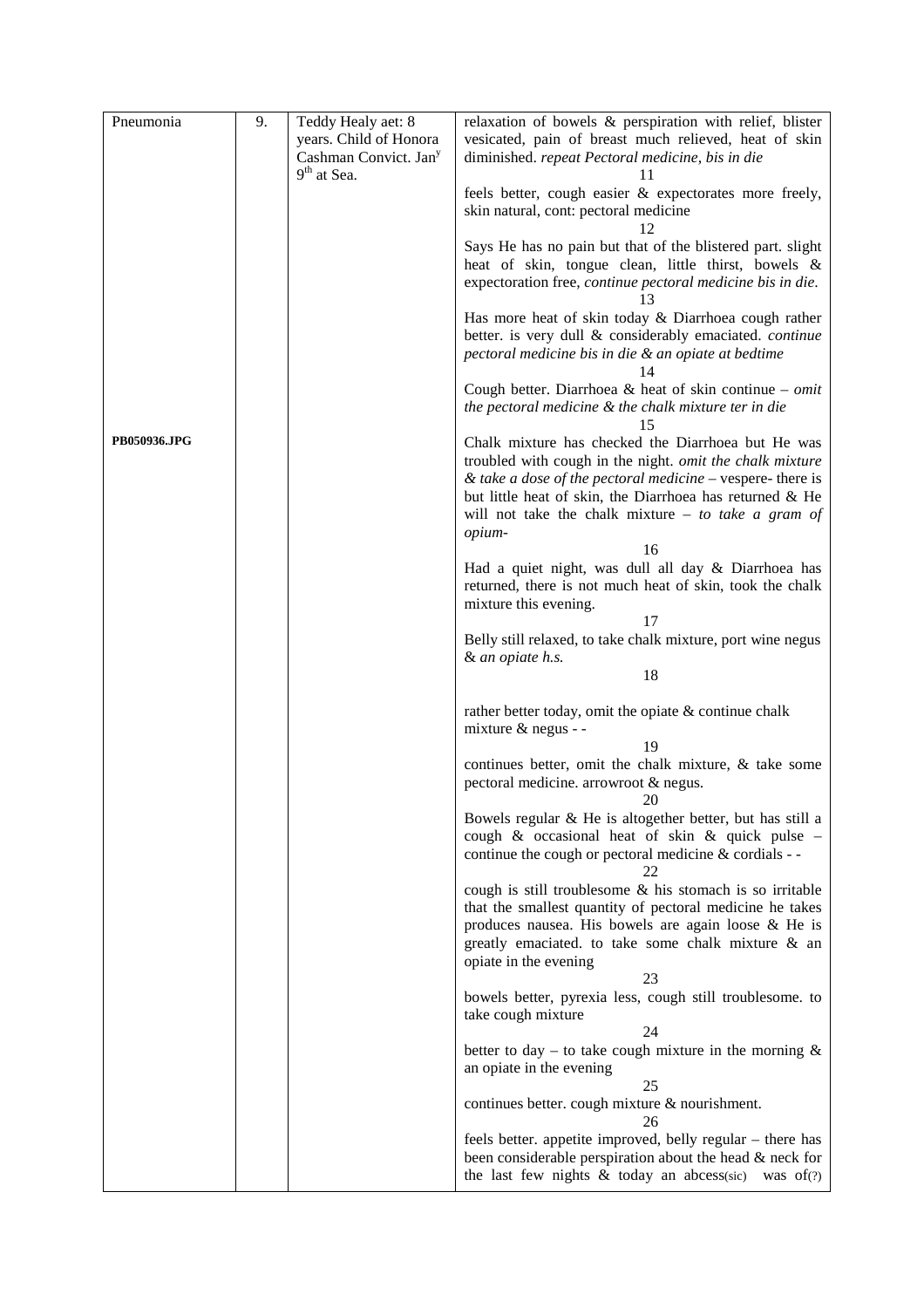| Pneumonia    | 9  | <b>Teddy Healy</b><br>aet: 8 years. Child of                                                                                  | observed to be forming on the verge of the anus $-\text{cough}$<br>troublesome. cough mixture.                                                                                                                                                                                       |
|--------------|----|-------------------------------------------------------------------------------------------------------------------------------|--------------------------------------------------------------------------------------------------------------------------------------------------------------------------------------------------------------------------------------------------------------------------------------|
|              |    | Honora Cashman<br>Convict. Jan <sup>y 9th</sup> at Sea.                                                                       | 27<br>much the same. continue medicine & cordials<br>28                                                                                                                                                                                                                              |
| PB050937.JPG |    |                                                                                                                               | perspiration not so great, absess(sic) was opened today<br>when a considerable discharge of pus took place -<br>appetite improving, continue pectoral medicine $\&$<br>cordials -<br>29<br>Is much better to day, appetite good & Has been up<br>several hours - no medicine -       |
|              |    |                                                                                                                               | 30<br>Convalescent – no medicine                                                                                                                                                                                                                                                     |
|              |    |                                                                                                                               | $\text{Feb}^{\text{y}} 1^{\text{st}}$<br>was pretty well yesterday & on deck, but I believe He eat<br>to much which has brought on Diarrhoea – to take $\frac{1}{2}$<br>grain of opium morning & evening - -                                                                         |
|              |    |                                                                                                                               | better to day but belly still relaxed, to take 1/2 grain of<br>opium hora somni - -                                                                                                                                                                                                  |
|              |    |                                                                                                                               | took no opium last night & has had 8 or 10 alvine<br>dejections, to take 10 drops of Tinct: catechu. in zi of<br>Mist: cretarea(?) ter in die $\&$ a little port wine - -                                                                                                            |
|              |    |                                                                                                                               | medicine had but little effect & purging still continues.<br>omit the chalk mixture & catechu & take a grain of<br>opium morning & evening & a little port wine.                                                                                                                     |
|              |    |                                                                                                                               | had a good night but purging has returned during the day<br>$-$ opium g <sup>r</sup> . <i>i.</i> h.s.                                                                                                                                                                                |
|              |    |                                                                                                                               | 7<br>had a good night & pretty well all day. opii h.s.                                                                                                                                                                                                                               |
|              |    |                                                                                                                               | continues better – <i>opiate h.s.</i>                                                                                                                                                                                                                                                |
|              |    |                                                                                                                               | continues better $-$ omit the opiate<br>11                                                                                                                                                                                                                                           |
|              |    |                                                                                                                               | quite convalescent, no medicine -<br>12                                                                                                                                                                                                                                              |
|              |    | Discharged                                                                                                                    | Discharged                                                                                                                                                                                                                                                                           |
| Atrophia     | 10 | $\text{Jn}^{\text{e}(2)}$ Curry aet. 10<br>weeks Child of Mary<br>Curry, Convict. Jan <sup>y</sup> 31<br>at Sea.<br>Died      | a small delicate child, born on board, & seemed healthy<br>at first, but for the last month it has gradually pined away<br>without any apparent specific disease $\&$ at 11:30 last<br>night it Died                                                                                 |
| Atrophia     | 11 | Cath <sup>e</sup> Young.<br>aet. 8 weeks. Child of<br>Nancy McIlrath.<br>Convict.<br>Frb <sup>y</sup> 4 <sup>th</sup> at Sea. | Was born on board & appeared healthy for the first<br>month or 6 weeks after it was born, but the mother who<br>is a simple careless woman, neglected it, & being rather<br>delicate herself & the breast milk failing the child wasted<br>away & at 4 this morning it expired - - - |
| Diarrhoea    | 12 | Died<br>Nancy McIlrath<br>aet. 21. Convict.<br>Feb <sup>y</sup> 5 <sup>th</sup> at Sea                                        | whose child died yesterday, says she has been purged &<br>had a headach(sic) for 2 or 3 days past, & was purged 10<br>or 12 times last night. stomach irritable. sk. rather hot &<br>a little acceleration of pulse Sumat statim. Tinct: opii zfs.<br>Tinct: Cin: C: zi              |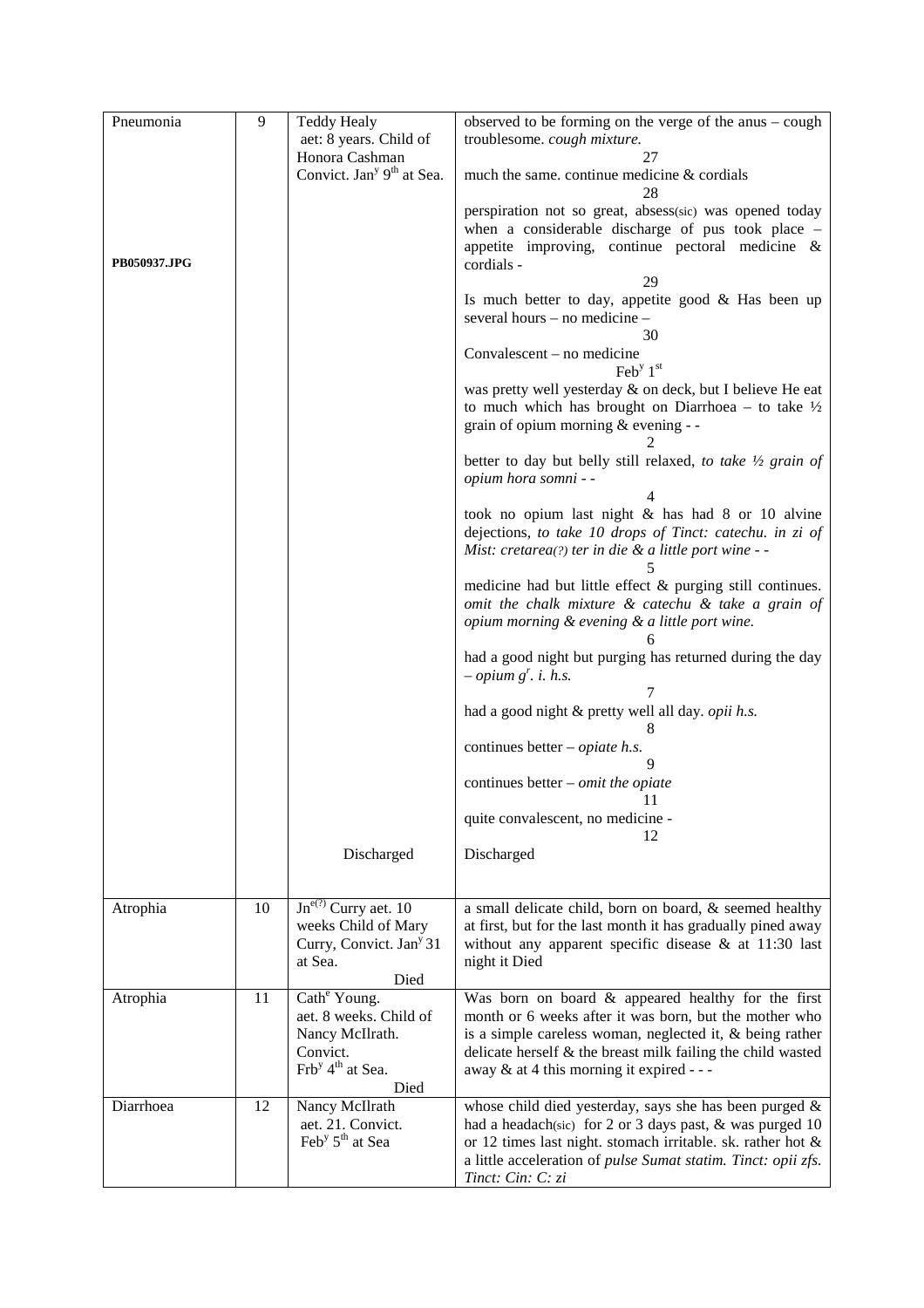| PB050938.JPG |    |                                         |                                                                                                                            |
|--------------|----|-----------------------------------------|----------------------------------------------------------------------------------------------------------------------------|
| Diarrhoea    | 12 | Nancy McIlrath                          | aq: font: zij fiat haustis ---                                                                                             |
|              |    | aet. 21. Convict.                       | $\text{Feb}^{\text{y}}$ 6                                                                                                  |
|              |    | Feb <sup>y</sup> 5 <sup>th</sup> at Sea | Had frequent calls to stool in the night but passed little,                                                                |
|              |    |                                         | Head better to day, skin cool, pulse small & quick, slight<br>pain on pressing the abdomen, thirst, stomach less           |
|              |    |                                         | irritable, but is afraid to take castor oil – Tinct: opii $gtt$                                                            |
|              |    |                                         | xxx in aq: $zij$ – Sumat statim – vespere- much the same,                                                                  |
|              |    |                                         | to take a grain of opium.                                                                                                  |
|              |    |                                         |                                                                                                                            |
|              |    |                                         | tenesmus still continues & she has had no sleep. Sumat<br><i>ol: ricini zfs.</i> – vespere – has had some sleep – tenesmus |
|              |    |                                         | less, has passed some faces $\&$ feels better – no medicine                                                                |
|              |    |                                         | 8                                                                                                                          |
|              |    |                                         | passed a restless night, frequent calls to stool & passed                                                                  |
|              |    |                                         | little, took an opium pill this morning which gave some<br>hours relief $\&$ sleep, one in the middle of the day $\&$      |
|              |    |                                         | another this evening $-$ - -                                                                                               |
|              |    |                                         | 9                                                                                                                          |
|              |    |                                         | had three alvine dejections in the night, more natural, $\&$                                                               |
|              |    |                                         | feels better, to take another grain of opium at noon & one<br>in the evening.                                              |
|              |    |                                         | 10                                                                                                                         |
|              |    |                                         | Had a restless night & several liquid dejections, took a $gr$                                                              |
|              |    |                                         | of opium this morning & zij aq: menth: $ppt$ . which has                                                                   |
|              |    |                                         | kept her easy all day & she has had but 2 alvine<br>dejections, repeat the same this evening ---                           |
|              |    |                                         | 11                                                                                                                         |
|              |    |                                         | The first part of last night she rested pretty well, but had                                                               |
|              |    |                                         | several liquid dejections towards morning. at 6. a.m.<br>took a grain of opium, which gave several hours relief, &         |
|              |    |                                         | this evening she takes, Tinct: Rhei. zi.                                                                                   |
|              |    |                                         | 12                                                                                                                         |
|              |    |                                         | The Rheubarb was of little service to her $\&$ she was                                                                     |
|              |    |                                         | purged frequently towards the morning, when she took<br>an opium pill which has kept her quiet all day $\&$ she            |
|              |    |                                         | takes another this evening - - -                                                                                           |
|              |    |                                         | 13                                                                                                                         |
|              |    |                                         | Had a good night & has been quiet all day without                                                                          |
|              |    |                                         | medicine, but the purging returning this evening, she has<br>taken an opium pill & some <i>aq: menth: pp<sup>t</sup></i> : |
|              |    |                                         | 14                                                                                                                         |
|              |    |                                         | better to day, an opiate hora somnia                                                                                       |
|              |    |                                         | 15                                                                                                                         |
|              |    |                                         | continues better, an opiate h.s.<br>17                                                                                     |
|              |    |                                         | 3 alvine dejections to day, an opiate h.s.                                                                                 |
| PB050939.JPG |    |                                         | Feb <sup>y</sup> 18                                                                                                        |
|              |    |                                         | continues to improve & was on deck to day, but had 3                                                                       |
|              |    |                                         | stools. an opiate h.s.<br>19                                                                                               |
|              |    |                                         | Bowels still loose, repeat the opiates                                                                                     |
|              |    |                                         | 21                                                                                                                         |
|              |    |                                         | belly still relaxed unless restrained by opium – one pill<br>of $1\frac{1}{2}$ g <sup>r</sup> in the day-                  |
|              |    |                                         | 22                                                                                                                         |
|              |    |                                         | is much better to day $&$ been on deck for some time – no                                                                  |
|              |    |                                         | medicine                                                                                                                   |
|              |    |                                         | 24<br>has been pretty well for the last 2 or 3 days, but Her                                                               |
|              |    |                                         |                                                                                                                            |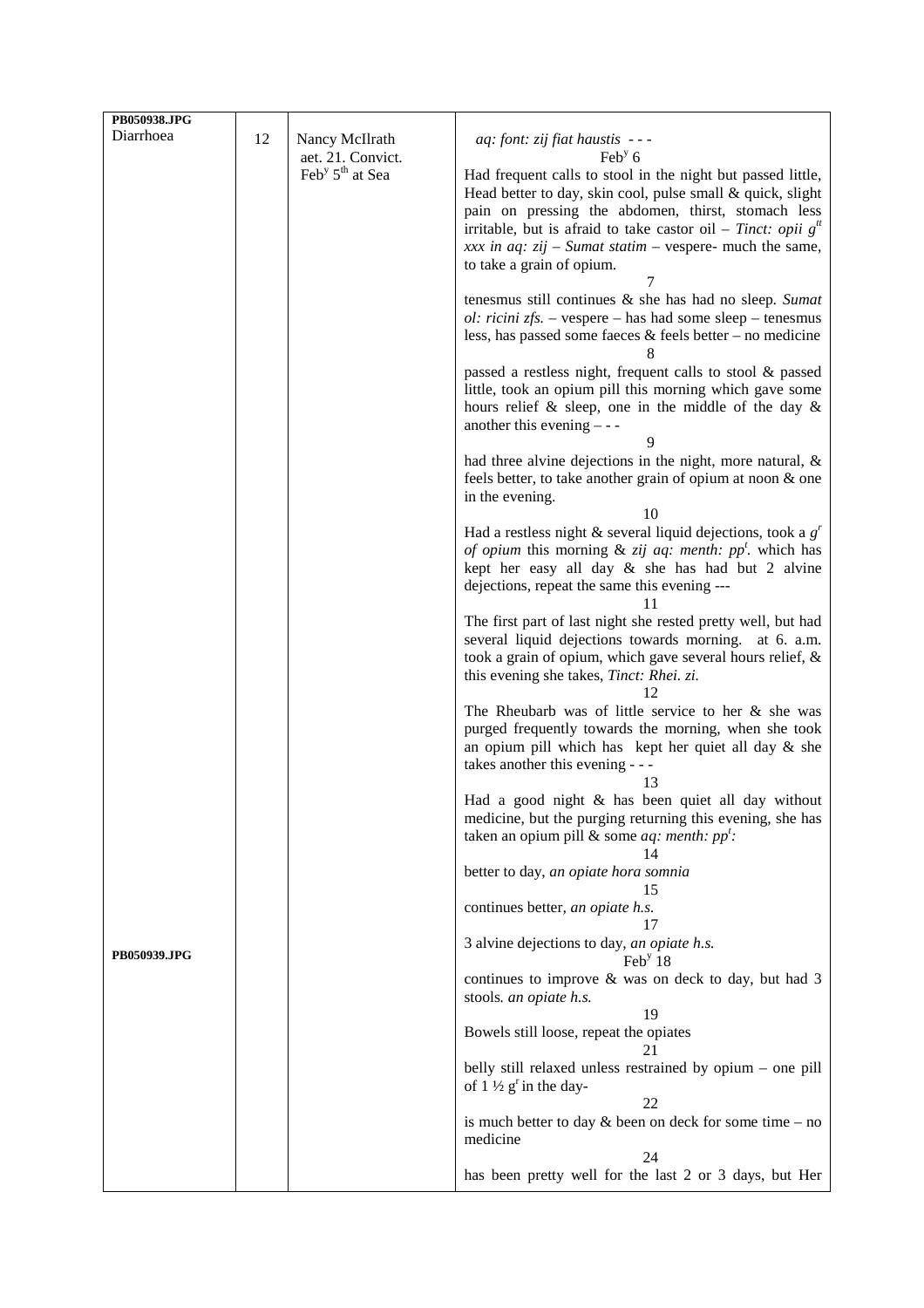| Diarrhoea         | 12 | Nancy McIlrath<br>aet. 21. Convict.<br>Feb <sup>y</sup> $5th$ at Sea                                           | bowels are again relaxed $-$ to take an opium pill & aq:<br>menth: $pp'$ :<br>26<br>Health is improving but belly still relaxed, <i>opii</i> $g'$ <i>i</i> - - -<br>27                                                                                                                                                                                                                                                                                                                                                                                                                                            |
|-------------------|----|----------------------------------------------------------------------------------------------------------------|-------------------------------------------------------------------------------------------------------------------------------------------------------------------------------------------------------------------------------------------------------------------------------------------------------------------------------------------------------------------------------------------------------------------------------------------------------------------------------------------------------------------------------------------------------------------------------------------------------------------|
|                   |    | Discharged                                                                                                     | Discharged                                                                                                                                                                                                                                                                                                                                                                                                                                                                                                                                                                                                        |
| Paralysis         | 13 | Ellen McDonnell<br>aet. 27. Convict.<br>Feb <sup>y</sup> 18. at Sea.                                           | Was seized shortly after leaving Dublin with fits<br>somewhat resembling catalepsy $\&$ had 4 or 5 of them<br>during the first two months of the passage, each<br>continuing for a day or two, says that about a month ago<br>she fell down the main hatchway ladder & hurt her left<br>side, but it was not reported to me. for the last fortnight<br>she says she has neither feeling in, nor power over, the<br>inferior extremities, complains of loss of appetite,<br>otherwise she feels pretty well $\&$ the Bladder or rectum<br>are not affected - to take Sulphate of quinine. -<br>Feb <sup>y</sup> 19 |
|                   |    |                                                                                                                | Has an attack of Tympanitis abdomindis to day, had one<br>about 3 weeks which passed off on taking some<br>peppermint water, says she has been in the habit of<br>retaining for two or three days at a time on acct. of the<br>difficulty of getting to the water closet, for which reason<br>she is to day removed to the Hospital. had an alvine<br>dejection & passed her urine yesterday - Sumat aqua<br>menth: $pp'$ : zij.<br>20                                                                                                                                                                            |
|                   |    |                                                                                                                | better today, she passed her urine yesterday soon after<br>taking the peppermint water $\&$ shortly afterwards the<br>Tympanitis disappeared.<br>21<br>Has had several attacks of sickness at stomach today, &                                                                                                                                                                                                                                                                                                                                                                                                    |
| PB050940.JPG      |    |                                                                                                                | one of singultus, threw up nothing but liquid slightly<br>tinged with blood – cordials - - - to be rubbed with<br>liniment<br>23<br>much the same, neck to be rubbed<br>Feb <sup>y</sup> 26                                                                                                                                                                                                                                                                                                                                                                                                                       |
|                   |    |                                                                                                                | Hospital                                                                                                                                                                                                                                                                                                                                                                                                                                                                                                                                                                                                          |
| Atrophia          | 15 | <b>Eugene Moriaty</b><br>aet. 2 years.<br>Child of Sarah Moriaty<br>a Convict.<br>Feb <sup>y</sup> 22. at Sea. | Has been gradually wasting away ever since we left<br>Dublin. He had occasional bowel complaints which were<br>restrained by medicine. His appetite was generally good<br>& He has been always very peevish. lately His appetite<br>has failed $\&$ he is now supported by arrowroot wine $\&$<br>cordials but is greatly attenuated – no medicine<br>24                                                                                                                                                                                                                                                          |
|                   |    | Died                                                                                                           | much the same, nourishment& cordials -<br>25<br>at 11:30 last night He Died                                                                                                                                                                                                                                                                                                                                                                                                                                                                                                                                       |
| <b>Bronchitis</b> | 16 | Honora Cashman<br>aet. 50 Convict.<br>Feb <sup>y</sup> 22. at Sea.                                             | got wet while washing her clothes on deck about 6 weeks<br>ago & has not been well since. Her chief complaints are<br>debility, cough & spit, with great irritability of stomach,<br>she had diarrhoea lately, which was restrained by opium<br>but her bowels are still relaxed, pulse tongue & skin<br>natural, an opiate at bedtime.                                                                                                                                                                                                                                                                           |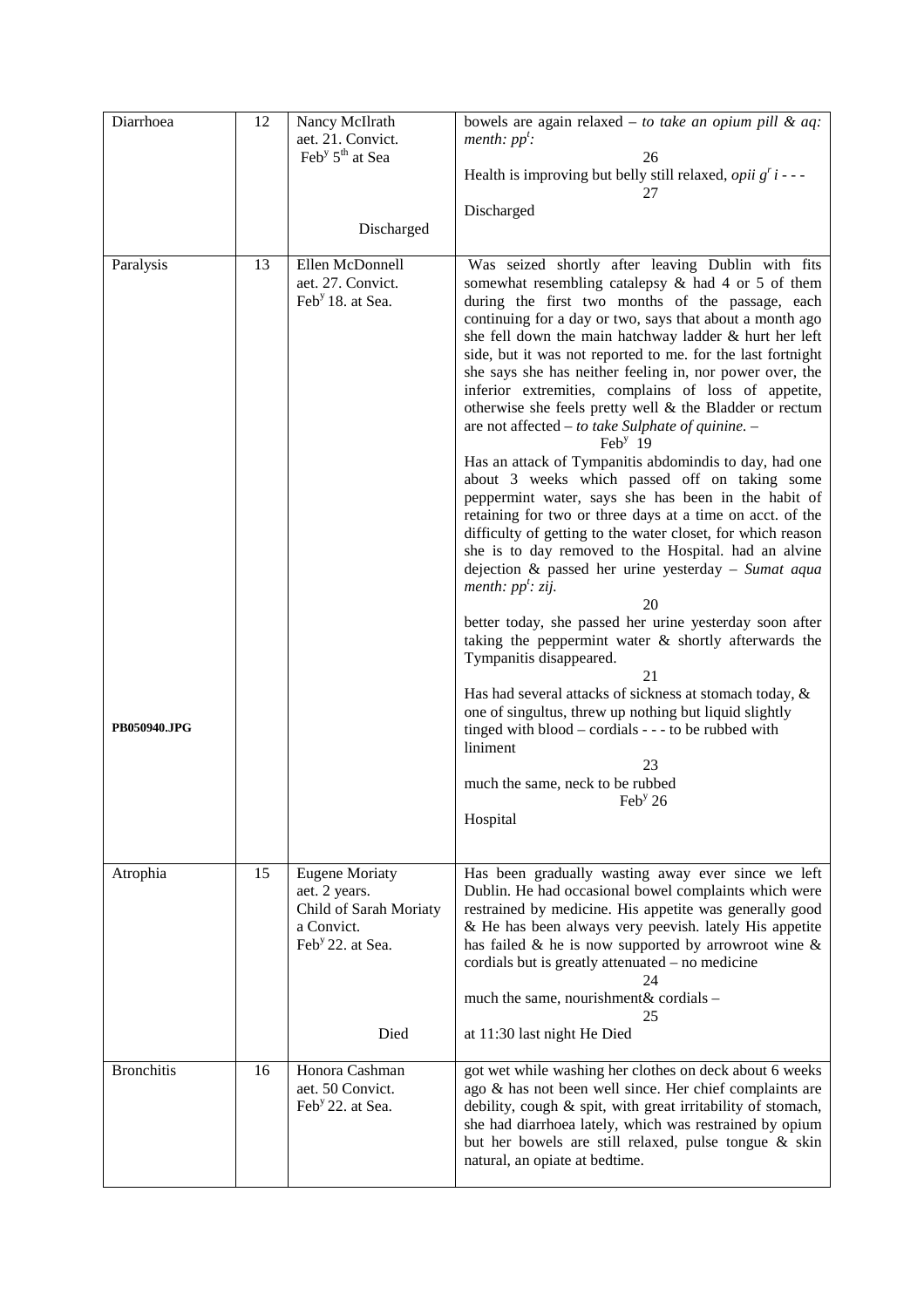| <b>Bronchitis</b> |    | Honora Cashman              | $\overline{\text{Feb}}^y 23$                                |
|-------------------|----|-----------------------------|-------------------------------------------------------------|
|                   | 16 |                             |                                                             |
|                   |    | aet. 50 Convict.            | better today, repeat the opiate h.s.                        |
|                   |    | Feb <sup>y</sup> 22 at Sea. | 24                                                          |
|                   |    |                             | much the same, an opiate at bedtime combined with           |
|                   |    |                             | pectoral medicine                                           |
|                   |    |                             | 25                                                          |
|                   |    |                             |                                                             |
|                   |    |                             | much the same, cordials & port wine                         |
|                   |    |                             | 26                                                          |
|                   |    | Hospital                    | Hospital                                                    |
|                   |    |                             |                                                             |
|                   |    |                             |                                                             |
| Diarrhoea         | 17 | Mary Davis                  | a delicate infirm woman, has been afflicted with            |
|                   |    | aet. 50. Convict.           | diarrhoea for the last 2 or 3 days, having 6 or 8 alvine    |
|                   |    | Feb <sup>y</sup> 23. at Sea | dejections in the 24 hours, tongue clean, pulse $\&$ skin   |
|                   |    |                             | natural appetite bad – to take an opium pill & zij of       |
|                   |    |                             |                                                             |
|                   |    |                             | peppermint water morning & evening -                        |
|                   |    |                             | 24                                                          |
|                   |    |                             | pill does not restrain the purging to take 330 drops of     |
|                   |    |                             | laudanum in a little mint water, port wine -                |
|                   |    |                             | 25                                                          |
|                   |    |                             | the laudanum restrains the purging in a great degree –      |
|                   |    |                             | repeat it as necessary                                      |
|                   |    |                             | 26                                                          |
|                   |    |                             |                                                             |
|                   |    | Hospital                    | better today but sent to the Hospital                       |
| PB050941.JPG      |    |                             | Has had chronic inflammation of the tarsi for some          |
| Opthalmia         | 18 | Harriet Abraham             |                                                             |
|                   |    | aet. 31. Convict.           | years, she says brought on by heats & colds, the cilia are  |
|                   |    | Feby 26 Sullivan's          | entirely gone. She complained once or twice on the          |
|                   |    | Cove Hobart Town            | passage out of her eyes & blisters were applied to the      |
|                   |    |                             | temples & diluted ung: Hyd: nit: applied to the edges of    |
|                   |    |                             | the eye lids, with little or no benefit. Her general health |
|                   |    |                             | is good $\&$ her eyes the same as they have been for years, |
|                   |    |                             | nut the inspecting surgeon wishes Her to go to the          |
|                   |    |                             |                                                             |
|                   |    | Hospital                    | Hospital $\&$ she is sent accordingly. Hospital             |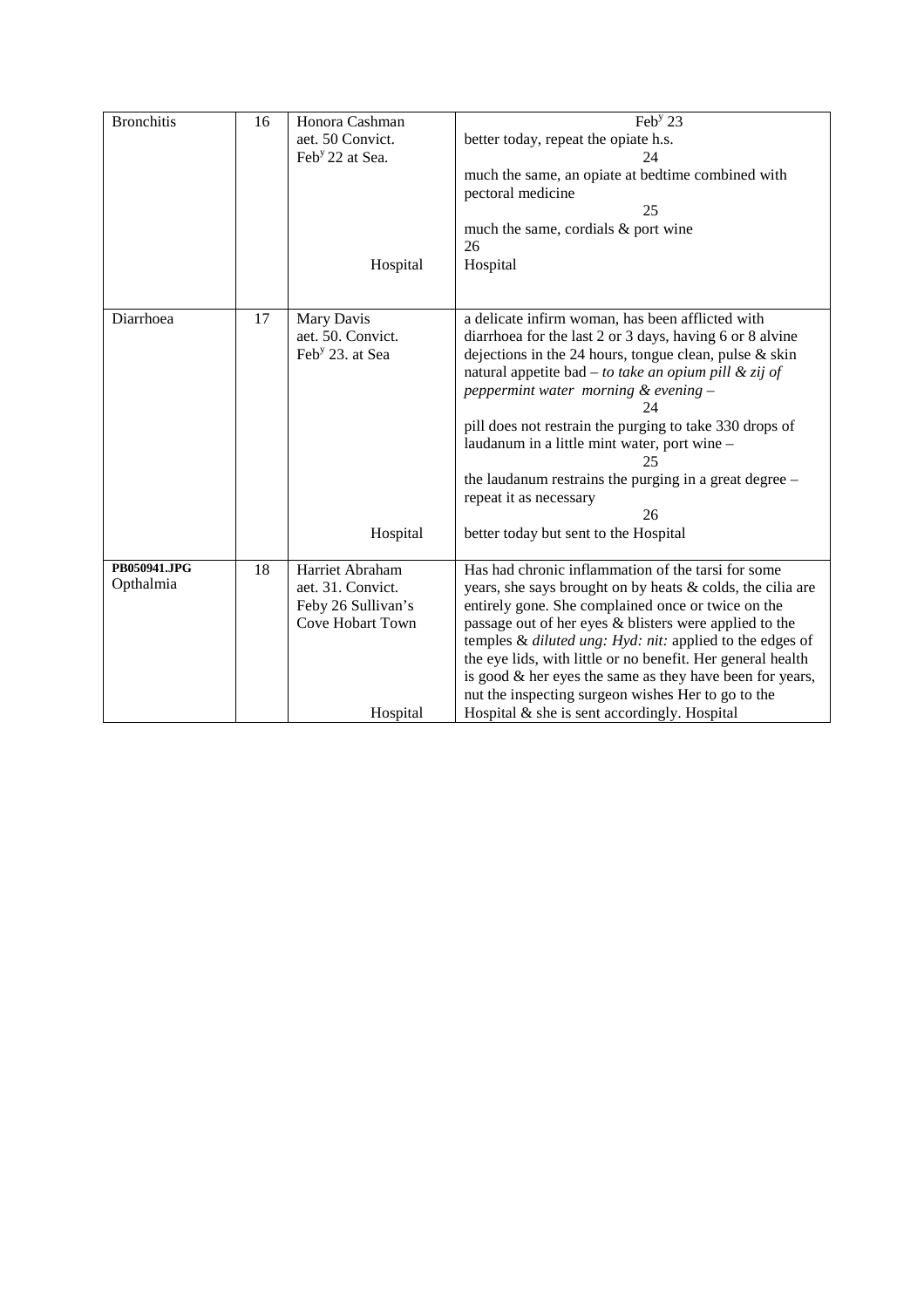### **A Nosological Synopsis of the Sick Book kept during the Period of this Journal, in conformity with the 30th Article of the Surgeons' Instructions.**

|                                              | <b>Numbers</b> |                                            |                                    |                                                 |                                    |                               |                                                         |
|----------------------------------------------|----------------|--------------------------------------------|------------------------------------|-------------------------------------------------|------------------------------------|-------------------------------|---------------------------------------------------------|
| <b>Diseases</b><br>Nosologically arranged    | <b>Total</b>   | Discharged to<br>Duty                      | Sent to the<br>Hospital            | Died on board                                   | Invalided                          | Remaining                     | Nos. of such Cases<br>as are detailed in<br>the Journal |
| <b>Pyrexiae</b>                              |                |                                            |                                    |                                                 |                                    |                               |                                                         |
| Ord. I. Febres.                              |                |                                            |                                    |                                                 |                                    |                               |                                                         |
| <b>Internulleates Quotutiana</b><br>Tertiana |                |                                            |                                    |                                                 |                                    |                               |                                                         |
| Continua Synochus                            |                |                                            |                                    |                                                 |                                    |                               |                                                         |
| Typhus                                       |                |                                            |                                    |                                                 |                                    |                               |                                                         |
| Ord. II. Phlegmasiae.                        |                |                                            |                                    |                                                 |                                    |                               |                                                         |
| Phlogosis                                    | 1              | 1                                          | $\zeta\,\zeta$                     | $\zeta\,\zeta$                                  | $\zeta$ $\zeta$                    | $\zeta\,\zeta$                | $\,8\,$                                                 |
| Pneumonia                                    | 3              | 3                                          | $\zeta$ $\zeta$<br>$\zeta$ $\zeta$ | 1<br>$\boldsymbol{\zeta} \, \boldsymbol{\zeta}$ | $\zeta$ $\zeta$<br>$\zeta$ $\zeta$ | $\zeta\,\zeta$<br>$\,$ 6 $\,$ | $4-9$<br>$\zeta$ $\zeta$                                |
| Rheumatismus                                 | $\overline{2}$ | $\overline{2}$                             |                                    |                                                 |                                    |                               |                                                         |
| Cynanche<br><b>Bronchitis</b>                | 1              | $\boldsymbol{\zeta} \, \boldsymbol{\zeta}$ | $\mathbf{1}$                       | $\zeta\,\zeta$                                  | $\zeta$ $\zeta$                    | $\zeta\,\zeta$                | 16                                                      |
| Opthalmia                                    | 3              | 1                                          | $\overline{2}$                     | $\zeta$ $\zeta$                                 | $\zeta$ $\zeta$                    | $\zeta\,\zeta$                | $7 - 18$                                                |
| Ord. III. Exanthemata.                       |                |                                            |                                    |                                                 |                                    |                               |                                                         |
| Variola                                      |                |                                            |                                    |                                                 |                                    |                               |                                                         |
| Rubeola                                      |                |                                            |                                    |                                                 |                                    |                               |                                                         |
| Erysipelas                                   |                |                                            |                                    |                                                 |                                    |                               |                                                         |
| Vaccina                                      |                |                                            |                                    |                                                 |                                    |                               |                                                         |
| Ord. IV. Haemorrhagiae                       |                |                                            |                                    |                                                 |                                    |                               |                                                         |
| Haemoptysis                                  |                |                                            |                                    |                                                 |                                    |                               |                                                         |
| Phthisis incipiens                           |                |                                            |                                    |                                                 |                                    |                               |                                                         |
| Phthisis cosfirmata                          | $\mathbf{1}$   | $\zeta\,\zeta$                             | $\zeta\,\zeta$                     | $\mathbf{1}$                                    | $\zeta \, \zeta$                   | $\zeta\,\zeta$                | $\overline{2}$                                          |
| Ord. V. Profluvia.                           |                |                                            |                                    |                                                 |                                    |                               |                                                         |
| Catarrhus                                    | $\mathbf{1}$   | $\mathbf{1}$                               | $\zeta\,\zeta$                     | $\zeta$ $\zeta$                                 | $\zeta\,\zeta$                     | $\zeta$ $\zeta$               | $\mathbf{1}$                                            |
| Dysenteria                                   |                |                                            |                                    |                                                 |                                    |                               |                                                         |
| Neuroses.                                    |                |                                            |                                    |                                                 |                                    |                               |                                                         |
| Ord. I. Comata.                              |                |                                            |                                    |                                                 |                                    |                               |                                                         |
| Apoplexia                                    |                |                                            |                                    |                                                 |                                    |                               |                                                         |
| Paralysis                                    | $\mathfrak{2}$ | $\zeta\,\zeta$                             | $\overline{2}$                     | $\zeta\,\zeta$                                  | $\zeta\,\zeta$                     | $\zeta\,\zeta$                | $13 - 14$                                               |
| Ord. II. Adynamiae.                          |                |                                            |                                    |                                                 |                                    |                               |                                                         |
| Dyspepsia                                    |                |                                            |                                    |                                                 |                                    |                               |                                                         |
| Ord. III. Spasmi.                            |                |                                            |                                    |                                                 |                                    |                               |                                                         |
| Asthma                                       |                |                                            |                                    |                                                 |                                    |                               |                                                         |
| Diarrhoea                                    | 8              | 5                                          | $\mathbf{1}$                       | $\overline{2}$                                  | $\zeta\,\zeta$                     | $\zeta\,\zeta$                | $3-6$<br>$12 - 17$                                      |
| Cohea                                        |                |                                            |                                    |                                                 |                                    |                               |                                                         |
| Ord. Iv. Vesaniae.                           |                |                                            |                                    |                                                 |                                    |                               |                                                         |
| Amentia                                      |                |                                            |                                    |                                                 |                                    |                               |                                                         |
| Mania                                        |                |                                            |                                    |                                                 |                                    |                               |                                                         |
| Cachexiae.                                   |                |                                            |                                    |                                                 |                                    |                               |                                                         |
| Ord. I. Marcores.                            |                |                                            |                                    |                                                 |                                    |                               |                                                         |
| Tabes                                        |                |                                            |                                    |                                                 |                                    |                               | $5-10$                                                  |
| Atrophia                                     | $\overline{4}$ | $\zeta\,\zeta$                             | $\zeta\,\zeta$                     | 4                                               | $\zeta$ $\zeta$                    | $\,$ 6 $\,$                   | $11 - 15$                                               |
| Ord. II. Intumescentiae.                     |                |                                            |                                    |                                                 |                                    |                               |                                                         |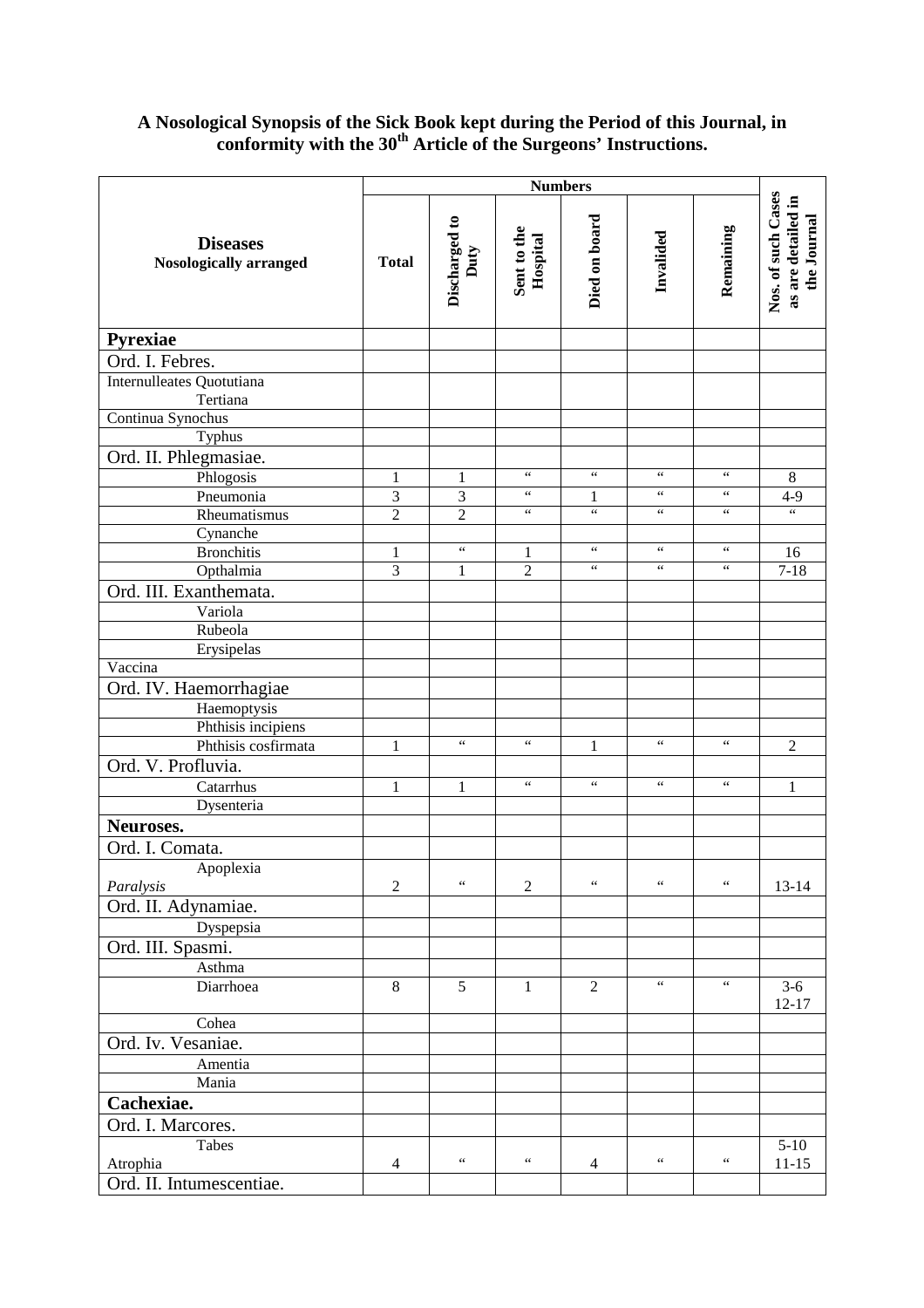| Anasarca                                                                                                   |    |    |                 |                 |                  |                    |                 |  |  |
|------------------------------------------------------------------------------------------------------------|----|----|-----------------|-----------------|------------------|--------------------|-----------------|--|--|
| Ascites                                                                                                    |    |    |                 |                 |                  |                    |                 |  |  |
| Hydrothorax                                                                                                |    |    |                 |                 |                  |                    |                 |  |  |
| Ord. III. Impetigines.                                                                                     |    |    |                 |                 |                  |                    |                 |  |  |
| Syphilis                                                                                                   |    |    |                 |                 |                  |                    |                 |  |  |
| Scrophula                                                                                                  |    |    |                 |                 |                  |                    |                 |  |  |
| <b>Icterus</b>                                                                                             |    |    |                 |                 |                  |                    |                 |  |  |
| Scorbutus                                                                                                  |    |    |                 |                 |                  |                    |                 |  |  |
| Locales.                                                                                                   |    |    |                 |                 |                  |                    |                 |  |  |
| Ord. I. Dysaethesiae.                                                                                      |    |    |                 |                 |                  |                    |                 |  |  |
| Amaurosis                                                                                                  |    |    |                 |                 |                  |                    |                 |  |  |
| Ord. II. Dysorexiae.                                                                                       |    |    |                 |                 |                  |                    |                 |  |  |
| Ord. III. Dyscinesiae.                                                                                     |    |    |                 |                 |                  |                    |                 |  |  |
| Ord. IV. Apocenoses.                                                                                       |    |    |                 |                 |                  |                    |                 |  |  |
| Gonorrhoea                                                                                                 |    |    |                 |                 |                  |                    |                 |  |  |
| Ord. V. Epischeses                                                                                         |    |    |                 |                 |                  |                    |                 |  |  |
| Ischuria                                                                                                   |    |    |                 |                 |                  |                    |                 |  |  |
| Obstipatio                                                                                                 |    |    |                 |                 |                  |                    |                 |  |  |
| Dysuria                                                                                                    |    |    |                 |                 |                  |                    |                 |  |  |
| Ord. VI. Tumores.                                                                                          |    |    |                 |                 |                  |                    |                 |  |  |
| Aneurisma                                                                                                  |    |    |                 |                 |                  |                    |                 |  |  |
| Ord. VII. Ectopiae.                                                                                        |    |    |                 |                 |                  |                    |                 |  |  |
| Hernia                                                                                                     |    |    |                 |                 |                  |                    |                 |  |  |
| Prolapsus                                                                                                  |    |    |                 |                 |                  |                    |                 |  |  |
| Luxatio                                                                                                    |    |    |                 |                 |                  |                    |                 |  |  |
| Ord. VIII. Dialyses.                                                                                       |    |    |                 |                 |                  |                    |                 |  |  |
| Vulnus                                                                                                     | 1  | 1  | $\zeta$ $\zeta$ | $\zeta$ $\zeta$ | $\zeta \, \zeta$ | $\zeta$ $\zeta$    | $\zeta$ $\zeta$ |  |  |
| Uleus                                                                                                      |    |    |                 |                 |                  |                    |                 |  |  |
| <b>GENERAL TOTAL</b>                                                                                       | 27 | 13 | 6               | 8               | 66               | $\epsilon\epsilon$ | 18              |  |  |
| NOTE.—Medical Officers are desired particularly to Notice that the Numbers in each Disease and the general |    |    |                 |                 |                  |                    |                 |  |  |
| Total must not only correspond with the Sick Book, but also with the particulars contained in the several  |    |    |                 |                 |                  |                    |                 |  |  |
| Nosological Returns for the period.                                                                        |    |    |                 |                 |                  |                    |                 |  |  |